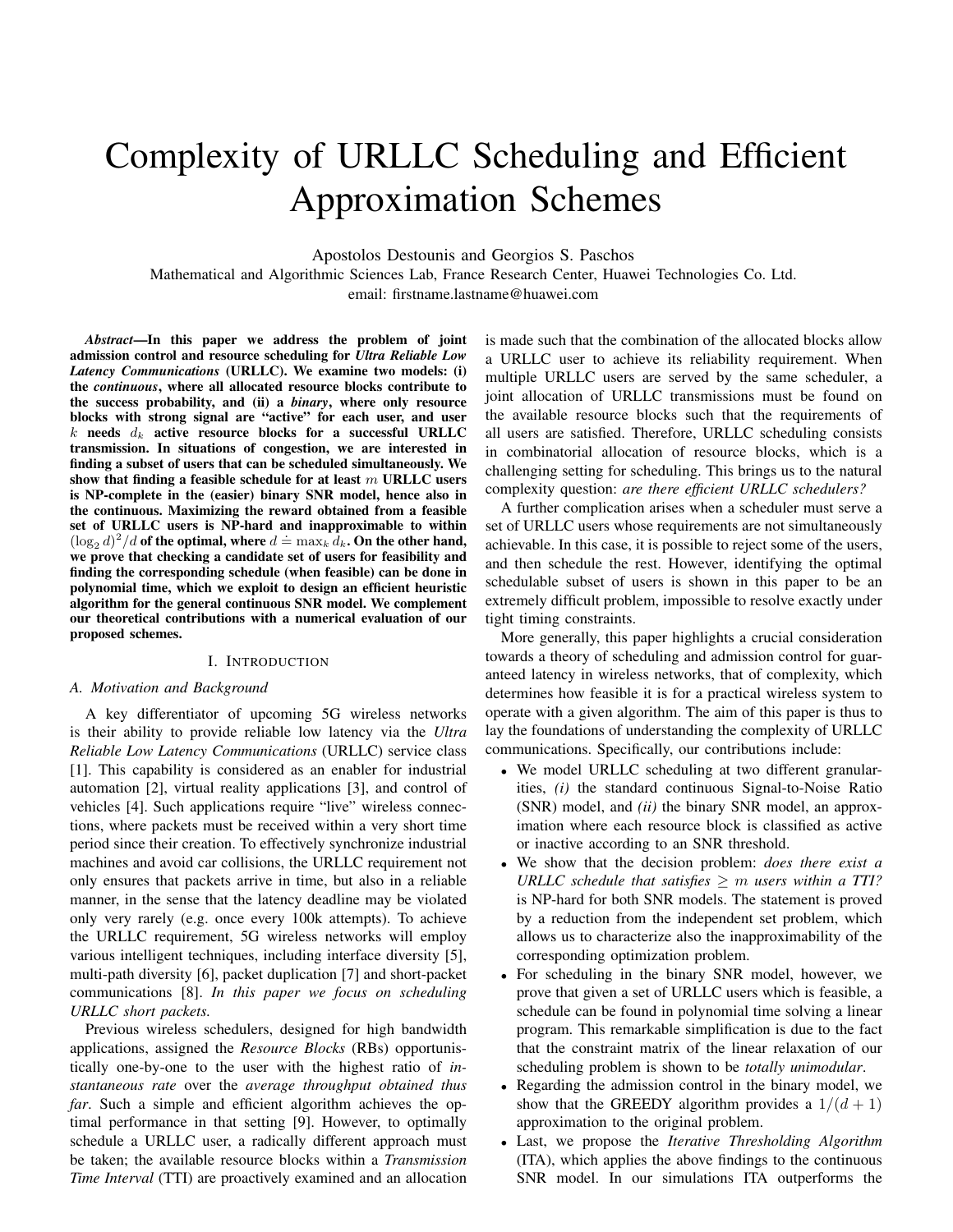continuous greedy baseline by up to 30%.

## *B. Related Work*

The quest for low latency wireless communications has gained significant attention in the literature. Works [10], [11] propose a queueing framework and model the URLLC reliability constraint as the probability that the delay of a packet exceeds a threshold. Their algorithms are based on converting the delay into throughput by the theory of *effective capacity*. The work [12] deals with obtaining bounds on delay violation probabilities for a single-user system, where the transmitter employs multiple antennas and short codewords by using *stochastic network calculus.* The above works assume that packets exceeding deadlines still count towards the system performance. When packets that arrive after the deadline are dropped, authors in [13] model the URLLC problem based on the *timely throughput* approach and focus on meeting a long term packet delivery rate.

Regarding scheduling in systems with multiple resources in the time-frequency domain, which is the focus of the current paper, authors in [14], [15] address scheduling in the frequency domain in a binary SNR model under a delay violation requirement. Regarding hard deadlines, authors in [16] examine the problem of maximizing the utility of *enhanced Mobile Broadband* (eMBB) users when URLLC transmissions are being *punctured* in resource blocks in the time-frequency grid of LTE. In addition, the work [17] examines the impact of resource allocation in the frequency domain coupled with *Hybrid Automatic Repeat reQuest* (HARQ) on how can a system support a load of URLLC users under queueing theoretic blocking models. Both these works assume that URLLC users need a fixed number of resources for successful transmission regardless of the actual realization of the channel in each resource block. Finally, [18] examines the impact of dynamically varying TTI length in order to serve URLLC before their deadline and still give enough utility to the eMBB users, assuming, however that wireless transmissions cannot fail, therefore not accounting for small blocklength transmissions.

Contrary to the aforementioned works, we examine joint admission control and scheduling of radio resource blocks where we take into account the realization of the wireless channel within each block and the transmission failure probabilities due to short block length transmissions. More importantly, our work is the first to characterize the computational complexity and examine approximation schemes for the problem of joint admission control and scheduling of URLLC users in a timefrequency resource grid with fixed resources.

## II. SYSTEM MODEL

We consider a system with  $K$  users, operating in frames. Each frame consists of R *Resource Blocks* (RBs) in the time - frequency domain. Let  $\gamma_r^k$  denote the user-k SNR in RB r within the current frame. Values  $\gamma_r^k$  are made known to the scheduler via measurements. The goal of the scheduler is to assign RBs to each user to satisfy their latency requirements.

The latency requirement of URLLC in the 5G specifications is  $1ms$ , and equal to the frame length  $[19]$ . Therefore, one

way to satisfy the user- $k$  latency requirement would be to correctly communicate  $L_k$  bits within each frame. However, due to unavoidable transmission errors, correct reception can not be ensured in a wireless system at all times. To address this inherent limitation of wireless systems, it is meaningful to consider a probabilistic *Service-Level Agreement* (SLA) in the following form:

Definition 1 (URLLC SLA). *We say that the URLLC SLA of user* k *is satisfied in a given frame if:*

$$
Pr(L_k \text{ bits correctly received}) \geq \theta_k.
$$

*In 5G specifications,*  $\theta_k = 0.99999$  *and*  $L_k = 32$  *Bytes [1].* 

In order to meet the above URLLC SLA, the scheduler assigns a set of RBs to each user using the scheduling variables  $x_r^k \in \{0, 1\}$ , where  $x_r^k = 1$  denotes that user k is scheduled to transmit in RB  $r$ . Assuming a user can exploit multiple assigned RBs to jointly encode messages, the frame error probability defined as

 $p_e^k(\boldsymbol{x}) \triangleq 1 - \text{Pr}(L_k \text{ bits correctly received}),$ 

depends on the assigned RBs  $\boldsymbol{x} = (x_r^k)$ : allocating more to user  $k$  will decrease its frame error probability. Specifically, an accurate estimate of user- $k$  frame error probability for a schedule  $x$  can be found via the Polyanskiy bound [20], [21]:  $p_e^k(\pmb x) =$ 

$$
Q\left(\frac{n\sum_{r} x_r^k \log_2(1+\gamma_r^k) - L_k + 0.5 \log_2(n) \sum_{r} x_r^k}{\sqrt{n\sum_{r} x_r^k V(\gamma_r^k)}}\right) (1)
$$

where *n* is the number of channel uses,  $Q(.)$  is the error function, and  $V(\gamma) = 1 - \frac{1}{(1+\gamma)^2}$  is the dispersion of the *Additive White Gaussian Noise* channel with SNR γ [20]. Eq. (1) is significantly more accurate than the Shannon formula when the length of the transmitted packets is short, such as in our URLLC case.

In our system, the feedback about transmission failures is obtained at the end of the frame.<sup>1</sup> Therefore, to satisfy the user- $k$  URLLC SLA, the scheduler must pro-actively schedule enough RBs to provide sufficiently low error probability, taking into account the user-specific SNRs  $\gamma_r^k$ ,  $r = 1, ..., R$ . Assigning RBs to users is called *URLLC scheduling*, *and the focus of this paper is URLLC scheduling for* K *users.*

#### *A. Binary SNR Model*

To obtain insight into our scheduling problem, we insert numbers in the above formulas from the  $5G$  specifications<sup>2</sup> and deduce the number of RBs required to satisfy the URLLC SLA for given L and  $\gamma$  (assuming  $\gamma_r^k = \gamma, \forall r, k$ ), shown in Fig. 1. For 32 Bytes, as few as 3 RBs with  $\gamma > 0$ dB are enough to guarantee the required 99.999% reliability. Many SNR values lead to the same result, and hence the exact value of the SNR may not be crucial. Instead, we will often require that each user is assigned a large enough number (here 3) of RBs with strong SNR (e.g.  $> 0dB$ ).

<sup>1</sup>Exploiting feedback within frames is avoided in practical systems since it complicates decision making, and the available time between slots is minimal.

<sup>2</sup>We mention that the number of channel uses are computed based on taking half a 5G subframe as a scheduling unit in the time domain, i.e., 12 subcarriers and 7 symbols per resource block; this is an envisioned strategy for supporting low latency traffic in 5G [19].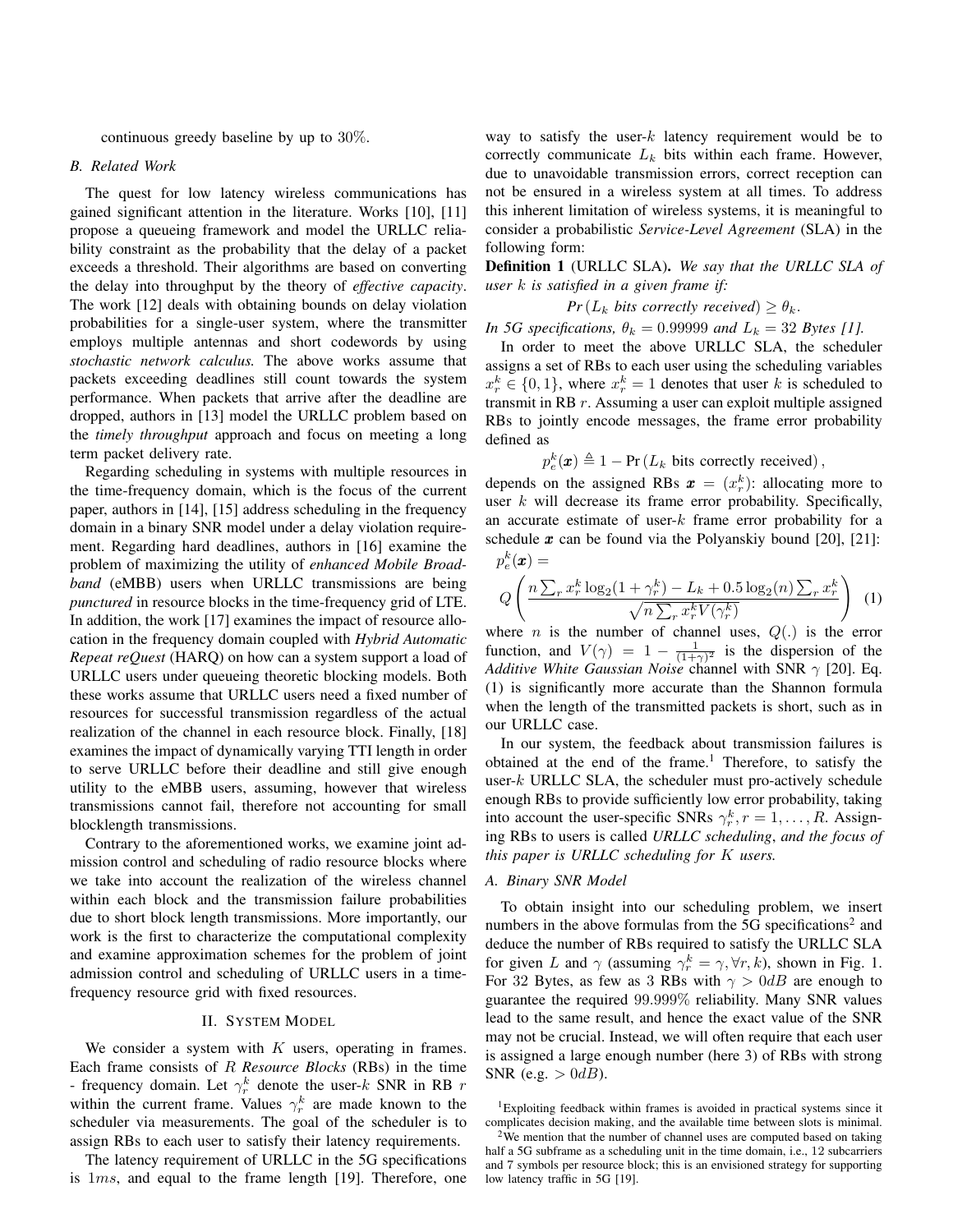

Fig. 1. Number of resource blocks needed for 99.999% reliability for different packet sizes in 5G NR. All resource blocks are assumed to have the same SNR.

The above motivates us to study the binary SNR model. We say RB r is *active* for user k (hence in state 1) if  $\gamma_r^k$ is larger than a threshold, and inactive (state 0) otherwise, and additionally  $d_k$  active RBs suffice for user k to achieve the required packet error probability. Essentially we have used a user-specific SNR threshold and treat all values below the threshold as zero. In the following, we set  $\delta_r^k = 1$  if r is active for k, and 0 otherwise. This model is called the *binary SNR model*, while the previous one will be called continuous.

We show that *(i)* the joint URLLC admission control and scheduling problem remains complex under the binary SNR model, *(ii)* the difference between binary and continuous model is small in the LTE/5G specifications, and *(iii)* we may use the results of the binary model to obtain an efficient algorithm for the continuous model under any specifications.

## *B. URLLC Feasibility and Scheduling*

An essential constraint for scheduling is to allocate each RB to at most one user, written as

$$
\sum_{k} x_{r}^{k} \leq 1, \quad r = 1, \dots, R. \tag{2}
$$

Hereinafter, consider the set of *URLLC schedules*:

$$
\mathcal{X} \triangleq \left\{ \boldsymbol{x} \in \{0,1\}^{K \times R} \mid (2) \text{ satisfied} \right\}.
$$

Next, we are interested in URLLC schedules  $x \in \mathcal{X}$  that also support the SLA of a set of users  $K$ . Specifically, that the SLA of user  $k$  is satisfied in the continuous SNR model if

$$
p_e^k(\pmb{x}) \le 1 - \theta,\tag{3}
$$

and in the binary SNR model if 
$$
\sum x_r^k \ge d_k.
$$
 (4)

**Definition 2** (Feasibility). *We say that a URLLC schedule*  $\boldsymbol{x}$  ∈ X *is feasible for users* M *in the binary (continuous) SNR model if eq.* (4) *(eq.* (3)*) is satisfied for all*  $k \in M \subseteq K$ *. The set of all such feasible schedules is denoted with*  $X(M) \subseteq \mathcal{X}$ *.* 

Given a set of users K, their SLAs, and their SNRs  $\gamma$ , and important question regards the URLLC scheduling feasibility:

## *Q1: is there a feasible schedule for* K*?*

Additionally, if the answer to O1 is "yes" and hence  $\mathcal{X}(\mathcal{K})$ is non-empty, then we would like to find an  $x \in \mathcal{X}(\mathcal{K})$ , e.g., by solving the following feasibility problem:

*URLLC Scheduling:*

$$
\min_{\pmb{x}\in\mathcal{X}(\mathcal{K})}0\tag{5}
$$

Both Q1 and (5) involve searching in a combinatorial space exponential to  $K \times R$ , and therefore are possibly complex to address. Unexpectedly, in Section IV we show that under the binary SNR model both questions can be addressed in polynomial time.

## *C. URLLC Admission Control*

Next we consider the case that the answer to Q1 is "no", i.e., when scheduling all users in  $K$  is infeasible. In this case, we are interested in the following admission control question.

## *Q2: is there a schedule that satisfies at least* m *users?*

We also consider a more general approach, where we assign to users non-negative utilities  $w^k$ ,  $k \in \mathcal{K}$ , which are collected only for users with satisfied SLAs. We would like to choose the schedule  $x \in \mathcal{X}$  that collects the maximum total utility, which corresponds to ensuring the URLLC SLA for the most important users. The user-specific utilities can be tweaked according to the application, in order to provide preferential admission of users into the system; for instance, high utility users may correspond to remote controlled vehicles. We introduce the admission variable  $z^k \in \{0, 1\}$ , which takes value 1 if user k will be served and 0 otherwise. Then we consider the following optimization:

URLLC Utility Maximization (UUM):  
\n
$$
\frac{K}{\maximize_{\boldsymbol{x} \in \mathcal{X}, \boldsymbol{z}}}\sum_{k=1}^{K} w^{k} z^{k}
$$
\n(6)

$$
\text{s.t.} \sum_{r} x_r^k \ge d_k z^k, \quad k = 1, \dots, K \tag{7}
$$

$$
x_r^k \le \delta_r^k, \qquad \forall (r,k) \tag{8}
$$

$$
x_r^k \in \{0, 1\}, \quad \forall (r, k) \quad z^k \in \{0, 1\}, \quad \forall k. \tag{9}
$$

Note that the linear objective (6) drives the solution towards the M-SLA feasible schedule that collects the highest utility. Constraint (7) ensures the SLA satisfaction of all selected users with  $z^k = 1$  (it should be replaced with  $p_e^k(\mathbf{x}) + \theta - 1 \leq 1 - z^k$ for the continuous SNR model). Constraint (8) restricts schedules on active resource blocks (should be omitted in continuous SNR), and (9) forces the variables to be integers.

For the binary model, (6)-(9) is an Integer Linear Program (ILP) of possibly large dimensions. In Section III we show that Q2 and the UUM problem are both complex to address exactly. Then in Sections V-VI we provide approximations for both models that are polynomial-time computable.

## III. COMPLEXITY OF URLLC ADMISSION CONTROL

Our analysis begins with the complexity of answering the question Q2: *is there a schedule that satisfies at least* m *users?*

To prove our complexity theorem we will make use of the notion of independent sets on graphs. Consider an undirected graph  $\mathcal{G} = (\mathcal{V}, \mathcal{E})$  with vertices V and edges  $\mathcal{E}$ , such as the one in the example of Fig. 2-(b).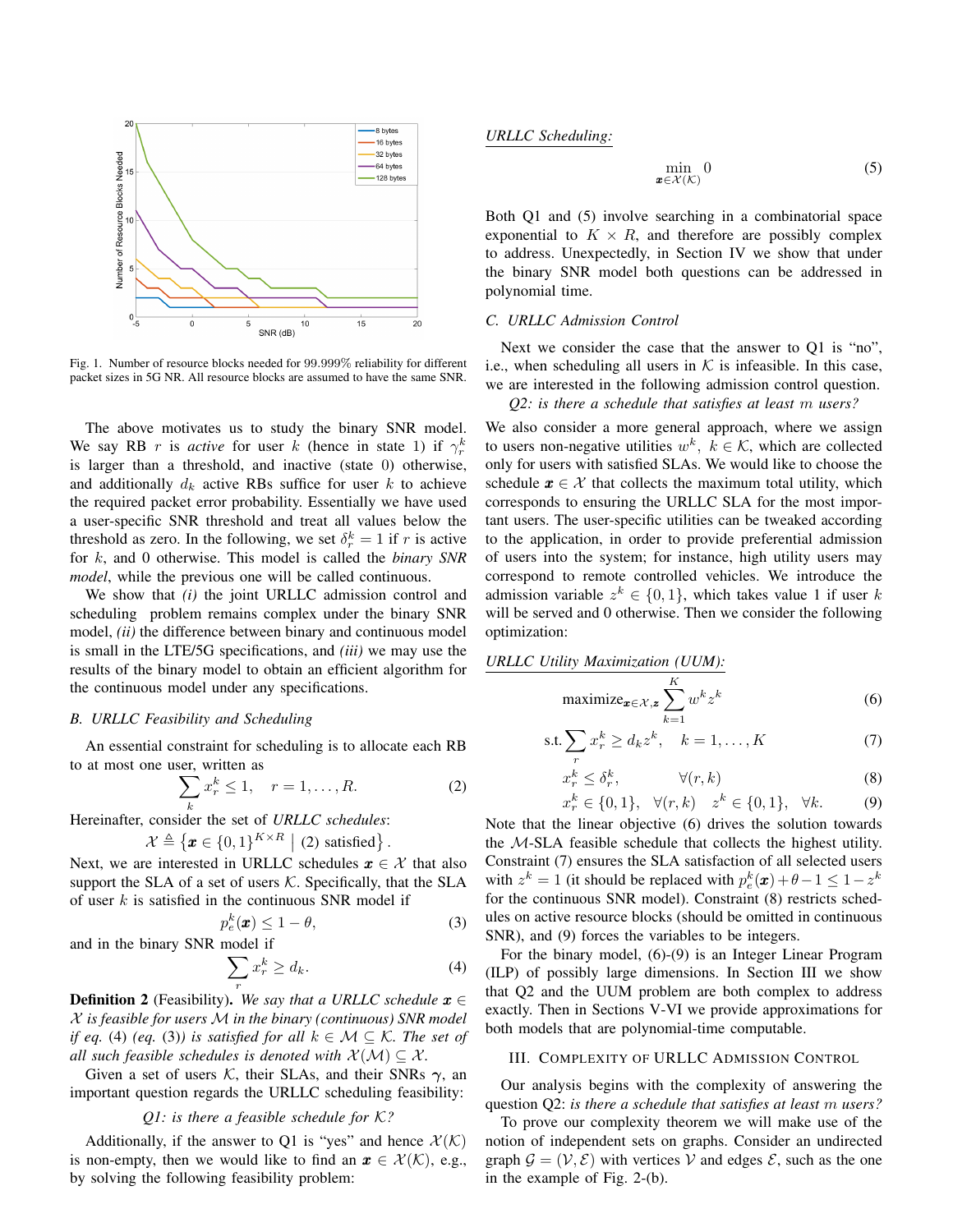

Fig. 2. (a) Bipartite model of the URLLC scheduling problem. (b) Graph G on which we want to compute a maximum independent set. (c) Bipartite graph modeling the connectivity of G.

**Definition 3.** *A subset of nodes*  $I \subseteq V$  *is called an independent set on graph*  $\mathcal{G} = (\mathcal{V}, \mathcal{E})$  *if any two nodes*  $v, u \in I$  *are not neighbors on*  $\mathcal{G}$ *, i.e.*  $\{v, u\} \notin \mathcal{E}$ *.* 

For example, one may verify that the set of nodes  $\{2, 4, 5\}$ forms an independent set in the graph of Fig. 2-(b). From the literature we know that finding the maximum independent set in a graph is NP-hard, and its decision version "*is there an independent set of size at least* m*?*" is NP-complete [22].

Further, the connectivity of a graph can be represented in an alternative way, shown in Fig. 2-(c). Specifically, we may consider a bipartite graph  $\mathcal{H}(\mathcal{G}) = (\mathcal{V} \cup \mathcal{E}, \mathcal{L})$  which is built from  $G$  as follows. The left node partition is set to  $V$  and the right node partition is set to  $\mathcal{E}$ , hence the nodes of  $\mathcal{H}$  is the set  $V \cup \mathcal{E}$ . Then  $(v, e) \in \mathcal{L}$  if and only if  $v \in e$ . An independent set on  $\mathcal G$  is a selection of left nodes of  $\mathcal H$  such that the induced graph (formed by keeping the selected left nodes, the right nodes, and the surviving links) has right degree at most 1.

Theorem 1. *It is NP-complete to determine whether there exists a feasible URLLC schedule for*  $|M| \ge m$  *users (i.e. to answer Q2) in the binary SNR model.*

*Proof:* We will establish a reduction from the decision problem *is there an independent set of size at least* m*?*, which is NP-complete.

For an instance of Q2 in the binary model we may construct the following URLLC bipartite graph connecting users and RBs, where we draw a link from user  $k$  to RB  $r$  if  $\delta_r^k = 1$  in the binary model (i.e. the RB is active for this user), cf. Fig. 2-(a). In order to perform the reduction, we first assume that there exists a *URLLC oracle* algorithm that given input  $(K, \mathcal{R}, \delta, d_k, m)^3$  it provides the answer to Q2 in polynomial time. The reduction is to show that we may use this algorithm to solve every instance of the independent set decision problem.

Consider any graph  $\mathcal{G} = (\mathcal{V}, \mathcal{E})$ , and the decision problem *"is there an independent set of size at least* m*?"* on the corresponding bipartite connectivity graph  $\mathcal{H}(\mathcal{G}) = (\mathcal{V} \cup \mathcal{E}, \mathcal{L})$ . Run the URLLC oracle with  $K = V$ ,  $\mathcal{R} = \mathcal{E}$ ,  $\delta_e^v = 1$  if and only if  $v \in e$  (e is incident to  $v \in V$  in  $\mathcal{G}$ ), and  $d_v = M_v$ , where  $M_v$  is the degree of node v in G. Report the answer of the oracle as the answer to our decision problem.

First, the above procedure runs in polynomial steps by the hypothesis of the oracle. To prove the correctness, we work as follows. Suppose that the URLLC oracle encounters a subset of users  $U \subseteq V$  that are found SLA feasible, then there exists an activation of links (feasible schedule) such that *(i)* for every  $v \in U$ , all  $M_v$  links are activated (i.e. all  $d_v$  transmissions are scheduled), and *(ii)* the number of activated links incident to any right node is  $\leq 1$  (since the schedule is feasible); it follows that  $U$  is an independent set on  $G$ . We conclude that *the URLLC oracle finds a set* U *to be SLA feasible if and only if* U *forms and independent set on* G. Hence, if the oracle returns "yes", then we know there exists an independent set of size  $m$ in  $G$ . Conversely, if it returns "no", we know that there is no independent set of size  $m$  or larger in  $G$ . This completes the reduction. The problem is NP-complete because, as we will show next, given a candidate solution  $M$  we may verify its feasibility in polynomial time, hence our problem is in NP. Corollary 2. *The UUM problem in* (6) *is NP-hard.*

Corollary 2 can be proven by a reduction from Q2. Suppose UUM can be solved in polynomial time for any instance, then select an instance with  $w^k = 1$ ,  $\forall k$ , and run the UUM oracle. The obtained maximum utility can be used to directly determine the answer to Q2. That is, UUM is no easier than Q2, which, in turn, is no easier than the independent set decision problem. Corollary 3. *In the continuous SNR model obtained by replacing* (7) *with*  $p_e^k(\mathbf{x}) + \theta - 1 \leq 1 - z^k$  *and omitting* (8)*,* Q2 *and UUM are NP-hard.*

In the continuous SNR model, consider instances that have only two possible values for SNRs, 0 and the threshold used for the binary SNR model. The arising instances coincide with respective instances in the binary SNR model, hence all instances of the binary model also appear in the continuous, hence also the hard ones.

Finally, we can use the independent set construction above to bound the approximation ratio of the UUM problem in the binary SNR model:

**Proposition 4.** Denote  $d = \max_k [d_k]$ , and consider the case  $w^k = 1$ ,  $\forall k$ *. If*  $P \neq NP$  and the "Unique Games Conjecture"<sup>4</sup> *holds, the UUM problem under the binary SNR model admits*

<sup>&</sup>lt;sup>3</sup>We remind that,  $K$  stands for the set of all URLLC users,  $R$  stands for the set of all resource blocks,  $\delta$  is a matrix with  $\delta_r^k = 1$  denoting that block r is "active" for user  $k, d_k$  is the number of required successful transmissions for the satisfaction of the URLLC constraint and  $m$  is the number of users we want to satisfy.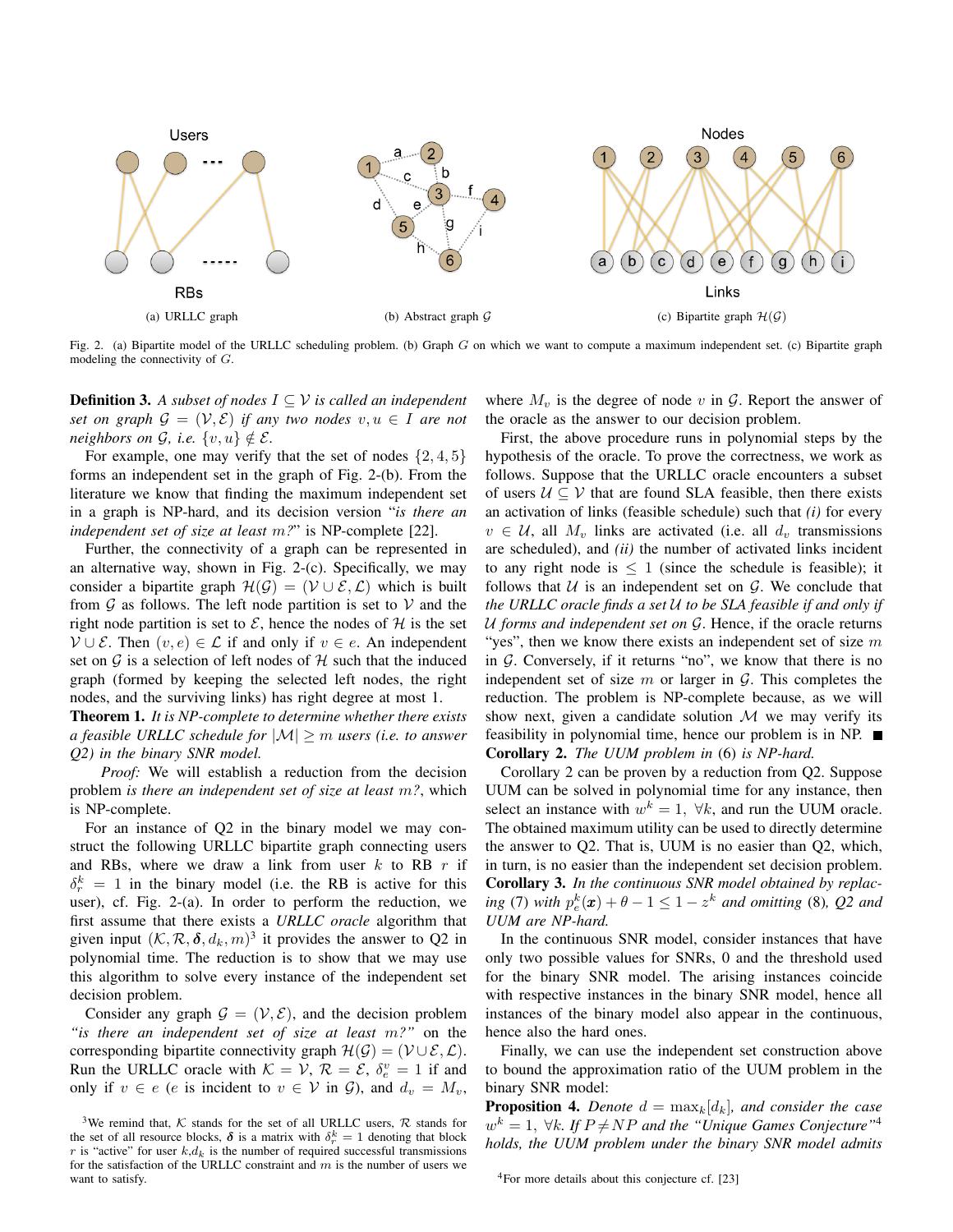*no polynomial time algorithm with approximation ratio better than*  $\frac{(\log_2 d)^2}{d}$  $rac{a}{d}$ .

*Proof:* Indeed, notice that  $d = \max_k |d_k|$  is the maximum left degree of the bipartite graph, which is  $d_{max}(\mathcal{G})$  when transforming a general graph  $G$  to it, as described in the proof of Theorem 1. Therefore, if a better approximation was possible in polynomial time, that oracle could be used to obtain in polynomial time an independent set that approximates the optimal better than  $\frac{(\log_2 d)^2}{d}$  $\frac{d^2 a}{d}$ , which, if the Unique Games Conjecture holds, is not possible unless  $P = NP$  [22].

## IV. OPTIMAL URLLC SCHEDULING IN BINARY SNR

Having established that answering Q2 and solving the UUM problem are both very complex, in this Section we shift our attention to the scheduling problems. Surprisingly, we will prove in the binary SNR model that given a designated set of users  $M$ , we can answer if the set is schedulable (Q1) and find a feasible schedule (when the answer is "yes") in polynomial time. In turn, this result is very important as *(i)* it allows us to achieve maximum URLLC scheduling performance with lowcomplexity algorithms, and *(ii)* will lead us to obtain an efficient admission control algorithm.

Our analysis is based on the concept of Total Unimodularity of a matrix. Formally we have:

Definition 4 (Total Unimodularity). *A (square) matrix* B *is called unimodular if det* $(B) \in \{-1,0,1\}$ *. A matrix* **A** *is called totally unimodular if every square submatrix of* A *is unimodular.*

This concept is of great importance in Linear Programming. Let the polyhedron  $\mathcal{P}(A, b) = \{x : Ax \leq b, x \geq 0\}$  be the feasible set of a Linear Program (LP). If a matrix  $\vec{A}$  is totally unimodular and **b** a vector of integers, then the vertices of  $\mathcal{P}(A, b)$  have all integral elements [24, Theorem 13.2]. This implies that any LP of the form  $\max_{\boldsymbol{x} \in \mathcal{P}(\boldsymbol{A}, \boldsymbol{b})} \boldsymbol{c}^T \boldsymbol{x}$  has at least one integral solution, and if its solution is unique, then it is necessarily integral.

Our strategy will be (i) to show that an appropriate relaxation of the UUM is an LP with a totally unimodular constraint matrix and (ii) to construct a mock objective function such that the corresponding LP has unique solution.

Recall that we are given a set of users  $M$  and we want to decide if there exists an  $M$ -SLA feasible schedule, that is if set  $\mathcal{X}(\mathcal{M})$  is nonempty. As a first step, starting from the feasibility space of (6), we can fix  $z^k = 1$ , if  $k \in \mathcal{M}$  and 0 otherwise, to arrive at an expression for  $\mathcal{X}(\mathcal{M})$ :

$$
\mathcal{X}(\mathcal{M}) = \left\{ \boldsymbol{x} \in \{0,1\}^{R \times |\mathcal{M}|} \; \left| \begin{array}{cc} \sum_{r} x_r^k \geq d_k, & k \in \mathcal{M} \\ \sum_{k} x_r^k \leq 1, & r \in \mathcal{R} \\ x_r^k \leq \delta_r^k, & \forall (r,k) \end{array} \right. \right\}
$$

The idea is that we will relax the scheduling variables to  $x \in$  $[0, 1]^{R \times |\mathcal{M}|}$  and obtain an LP. In order to force the LP to have a unique solution, we introduce random costs  $c_r^k$ , which are drawn uniformly from  $[0, 1]$ . We then have:

*Relaxed LP*

$$
\min_{\boldsymbol{x} \in \mathcal{X}(\mathcal{M})} \sum_{r=1}^{R} \sum_{k=1}^{|\mathcal{M}|} c_r^k x_r^k
$$
\n(10)

Lemma 5. *The constraint matrix of the relaxed LP* (10) *is totally unimodular.*

*Proof:* First, let us stack all variables in vector

$$
\boldsymbol{\xi} = [x_1^1, x_1^2, \dots, x_1^M, x_2^1, \dots, x_2^M, \dots, x_R^1, \dots, x_R^M]^T
$$

The constraints  $x \in \mathcal{X}(\mathcal{M})$  of the relaxed LP then have the form  $A\xi \leq b, \xi \geq 0$ , with constraint matrix<sup>5</sup>

 $\boldsymbol{A} = \begin{bmatrix} \boldsymbol{A}_1^T & \boldsymbol{A}_2^T & \boldsymbol{I}_{RM} \end{bmatrix}^T$ 

, where:

- $A_1$  is the  $M \times RM$  matrix corresponding to the first set of constraints, i.e.  $A_1 = -[I_M|I_M|...|I_M]$ , where the identity matrix of size  $M$  appears  $R$  times.
- $A_2$  is the  $R \times RM$  matrix corresponding to the second set of constraints, i.e. its  $r$ -th row has elements in columns  $\{(r-1)M + 1, (r-1)M + 2, ..., (r-1)M + M\}$  equal to one and the rest zero.

We can thus observe that all of the following are true for the matrix  $A_3 = \begin{bmatrix} -A_1^T & A_2^T \end{bmatrix}^T$ :

- 1) Every entry is either 0 or 1.
- 2) At each column, there two nonzero elements, both taking value 1.
- 3) Sets  $S_1, S_2$  that have as elements the rows of  $A_1$   $A_2$ , respectively are disjoint.
- 4) For every column one of the rows with a nonzero element belongs to  $S_1$  and the other belongs to  $S_2$ .

It then follows [24, Th. 13.3] that the matrix  $A_3$  is totally unimodular. Since multiplying rows of a totally unimodular matrix by  $-1$  results in a totally unimodular matrix, the matrix  $\mathbf{A}_4 = \begin{bmatrix} \mathbf{A}_1^T & \mathbf{A}_2^T \end{bmatrix}^T$  is totally unimodular, therefore the constraint matrix  $\boldsymbol{A} = \begin{bmatrix} \boldsymbol{A}_4^T & \boldsymbol{I}_{RM} \end{bmatrix}^T$  is totally unimodular as well, completing the proof.

We now present Algorithm 1, which uses the relaxed LP to answer Q1. It has to be noted that solving the relaxed LP here means to run a procedure which returns an optimal solution if the LP is feasible and an indication that is infeasible otherwise, which can be done, for example, using the Ellipsoid algorithm, see for example [24, Chapter 8].

| Algorithm 1 Check feasibility in the binary SNR model      |
|------------------------------------------------------------|
| Construct the relaxed problem.                             |
| Select $c_{r,k} \in [0,1]$ uniformly at random.            |
| Solve the relaxed LP (10).                                 |
| <b>if</b> The LP is feasible <b>then</b>                   |
| <b>Return:</b> (yes) $M$ is feasible                       |
| <b>Return:</b> The solution $x^*$ of the LP as a schedule. |
| else                                                       |
| <b>Return:</b> (no) $M$ is not feasible                    |
| end if                                                     |
|                                                            |

Theorem 6. *Algorithm 1 always returns a correct answer to Q1, and with probability* 1 *a feasible schedule if the answer is "yes".*

*Proof:* If the relaxed LP is infeasible, we may immediately conclude that there is no feasible schedule for  $M$  users. On the other hand, if the LP is feasible then since from Lemma 5 its

<sup>5</sup>We use the notation  $I<sub>N</sub>$  for the identity matrix of size N.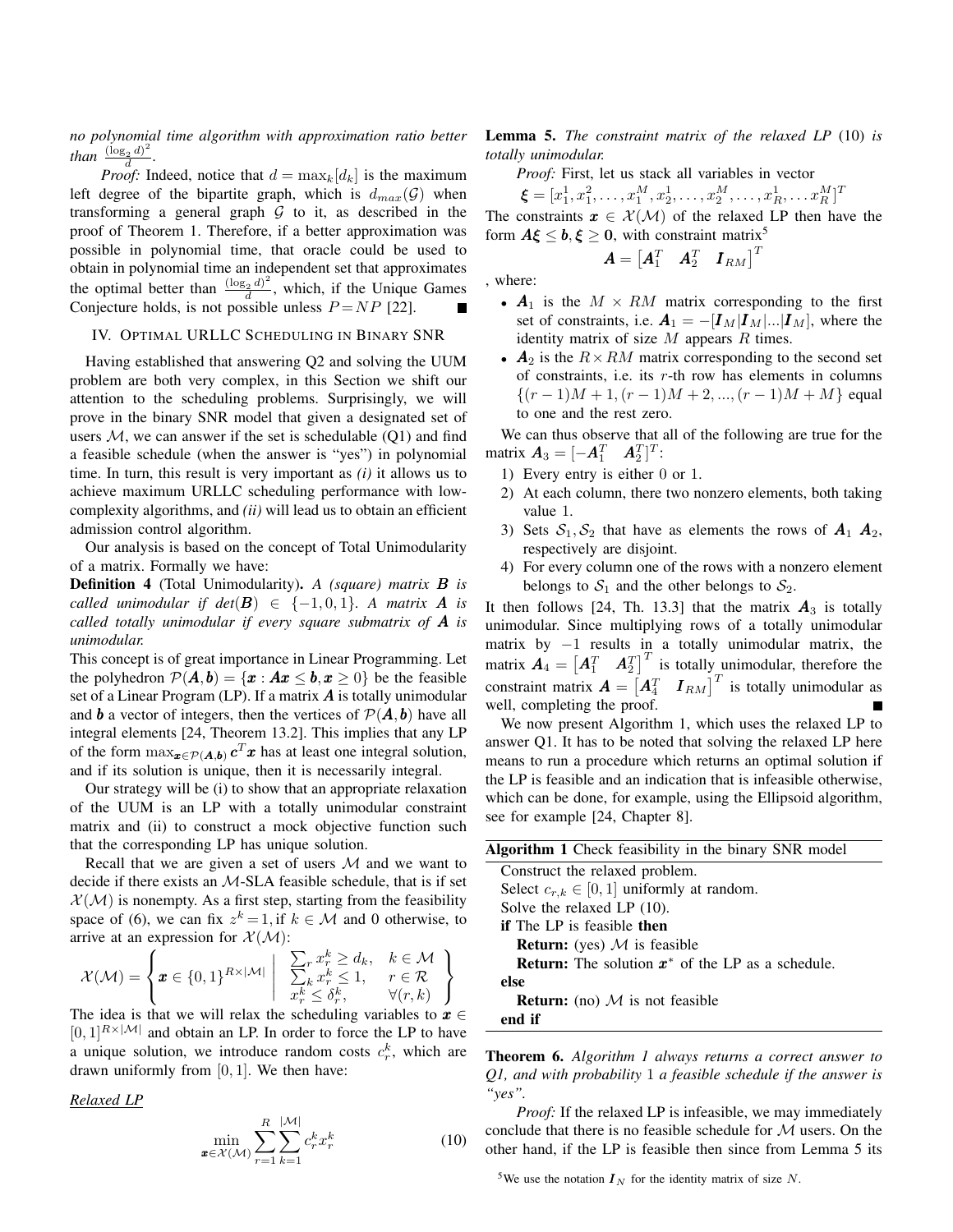corresponding constraint matrix is totally unimodular and the right hand sides of the constraints are integers, at least one solution should be integral (see [24, Theorem 13.2]), therefore a feasible schedule for  $M$  users. We can then conclude that Algorithm 1 returns a correct answer to Q1.

Assume now that the relaxed LP is feasible. Since the cost vector  $c$  is chosen uniformly at random, the probability that the hyperplane  $c^T x = 0$  is parallel with any of the facets of the LP polyhedron is zero, therefore the relaxed LP has a unique solution with probability one. Due to total unimodularity of the constraint matrix, the unique solution obtained in this way is necessarily integral, therefore a feasible schedule.

An immediate corollary is that Q1 can be answered in polynomial time:

## Corollary 7. *Question Q1 can be answered in polynomial time (in* R, |M| *and* N*) for the binary SNR model.*

*Proof:* The relaxed problem has  $R|\mathcal{M}|$  variables and  $R+$  $|\mathcal{M}| + 2R|\mathcal{M}|$  constraints, which are both polynomial in R and  $|\mathcal{M}|$ . Hence Q1 can be answered by checking the feasibility and finding the solution of an LP with size polynomial to  $R$ and  $\mathcal{M}$ , which can be done in polynomial time, e.g. with the Ellipsoid algorithm [24, Chapter 8].

## V. APPROXIMATE ADMISSION CONTROL IN BINARY SNR

In this section, we prove that the GREEDY algorithm guarantees  $1/(d+1)$  of the maximum in the joint admission control and scheduling problem, where  $d$  refers to the maximum number of active RBs required among users. For example, in case  $d_k = d = 3$  (as in the introduction), then this shows that GREEDY achieves at least 25% of the optimal. Following proposition 4, we may conclude that GREEDY achieves the optimal approximation up to poly-logarithmic terms. Hence, we can not hope for a much better approximation guarantee.

The GREEDY algorithm works as follows: *(i)* The users are ordered in decreasing utilities  $w^{(1)} \geq \cdots \geq w^{(K)}$  with ties broken randomly, *(ii)* starting from highest utilities we allocate to k user  $d_k$  RBs at random, *(iii)* if there are not enough RBs, then the user is rejected altogether.

**Proposition 8.** Let  $d = \max_{k \in \mathcal{K}} d_k$ ,  $w^k = 1, \forall k$ . Then GREEDY guarantees an approximation ratio of at least  $\frac{1}{d+1}$ *for the binary SNR model.*

 $\sum_{r} \delta_r^k \geq d_k$ ,  $\forall k \in \mathcal{K}$ , i.e. each user has enough active Proof: We assume, without loss of generality, that resource blocks (if not we may eliminate those users and redefine K). Let  $\hat{x}$  denote the schedule returned by GREEDY,  $\hat{z}$  the corresponding admission and  $z_*$  the optimal admission. We note that if user  $k$  is admitted in GREEDY it gets allocated exactly the minimum required number of resource blocks and if not it is allocated no resource blocks at all.

We may partition the sets of users and resource blocks into two (disjoint) subsets:  $\mathcal{K}_1, \mathcal{R}_1$  are the admitted users and assigned resource blocks by GREEDY respectively, while  $\mathcal{K}_0 = \mathcal{K} \setminus \mathcal{K}_1, \mathcal{R}_0 = \mathcal{R} \setminus \mathcal{R}_1$ . The following are true: *(i)*  $|\mathcal{R}_1| \le d|\mathcal{K}_1|$ , since each user needs at most d resource blocks and *(ii)* no user in  $\mathcal{K}_0$  can be scheduled successfully with only RBs from  $\mathcal{R}_0$  (by the premise that they are not scheduled by GREEDY).



Fig. 3. Performance comparison (each point is the average over 10000 trials) between GREEDY and optimal in the binary SNR model. (left) Each user has a random utility in [0, 5]. (right) All users have the same utility.

Since no user in  $\mathcal{K}_0$  can be scheduled with RBs exclusively from  $\mathcal{R}_0$ , we observe that an upper bound on the admissible users (hence on  $\sum_k z_*^k$ ) is  $|\mathcal{R}_1| + |\mathcal{K}_1|$ , which is attained if all users in  $K_1$  can be scheduled exclusively with  $\mathcal{R}_0$  RBs and  $|\mathcal{R}_1|$  users from  $\mathcal{K}_0$  can be scheduled with 1 RB from  $\mathcal{R}_1$  and the rest from  $\mathcal{R}_0$ . Therefore, we have

$$
\sum_{k} z_{*}^{k} \leq |\mathcal{R}_{1}| + |\mathcal{K}_{1}| \leq d|\mathcal{K}_{1}| + |\mathcal{K}_{1}| = (d+1) \sum_{k} \hat{z}^{k},
$$

finishing the proof.

We further mention that in case  $d = 1$ , and hence  $d_k =$ 1,  $\forall k$ , then the URLLC joint admission control and scheduling simplifies to a maximum weighted matching problem, which can be solved optimally in polynomial time, see e.g. [24, Chapter 10]. Furthermore, if there exists a  $K$ -SLA feasible schedule, we can find it in polynomial time by running Algorithm 1 before GREEDY, thus the performance is optimal in this case as well.

Figure 3 shows a performance comparison between GREEDY and the optimal solution of the UUM problem, which was obtained via an ILP solver. We perform the comparison for different simulation settings. Users are placed at random in an area such that their mean SNRs computed using path loss models are between 0 and 20  $dB$ . The system has 50 resource blocks, each experiencing  $i.i.d.$  Rayleigh fading. The thresholds are chosen such that  $d_k = 1$  if the average SNR of user k is over 12.5dB,  $d_k = 3$  if it is lower than 4dB and  $d_k = 2$  in between. In the left case, each user has a random utility in [0, 5], while in the right all users have the same utility.

We can observe that in all cases the gap between the performance of the two algorithms is very small (in fact GREEDY performs much closer to optimal than the predicted guarantee), therefore validating our intuition that GREEDY is an effective solution for the admission control problem the binary SNR model. In addition, GREEDY is a fast algorithm compared to the one that solves the ILP optimally; on average, the runtime of GREEDY was about 25 times faster than solving the ILP exactly.

Next, we will use the GREEDY algorithm together with the result of Section III that the feasibility problem can be solved in polynomial time for the binary SNR model to provide an admission controller for the continuous SNR model.

## VI. ADMISSION CONTROL IN CONTINUOUS SNR

We now shift our attention to the continuous SNR model, where joint coding is performed over the resource blocks that belong to the same user. As we discussed in Section III, the binary SNR model is a special instance of this general case,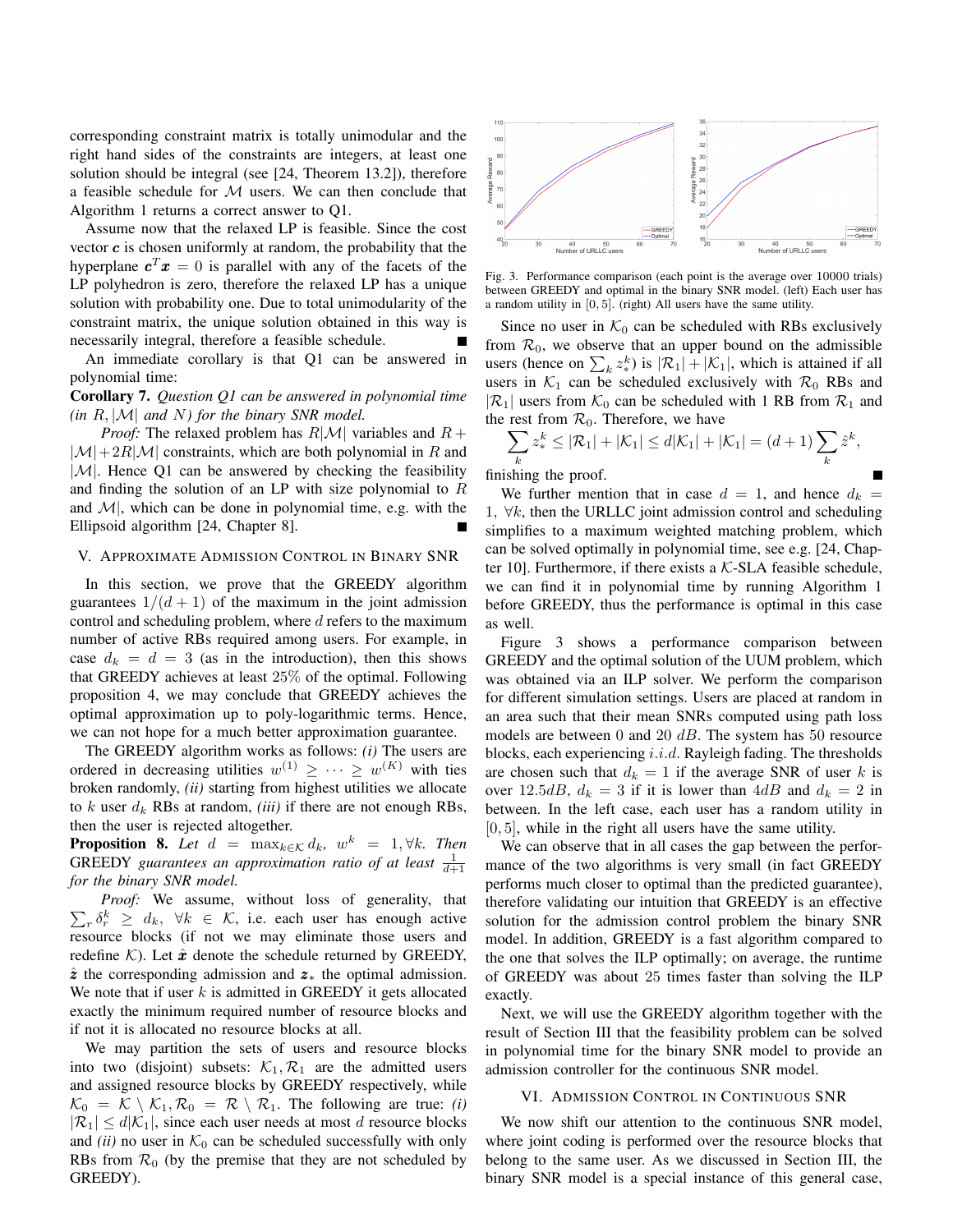therefore all hardness results hold here as well. In addition, even the fractional relaxation of the problem is difficult to address, since it is in fact a non-convex problem. To see this, recall that the corresponding probability of incorrect decoding is given by (1). In order to satisfy the SLA constraint we should have, using also (7) that

$$
\sum_{r} (n \log_2(1+\gamma_r^k) + 0.5 \log_2(n))x_r^k
$$
  

$$
-Q^{-1}(1-\theta) \sqrt{n \sum_{r} V(\gamma_r^k) x_r^k} - L_k \ge 0, \forall k.
$$

Since the left hand side is a convex function of  $x$  and is required to be greater than 0, the points satisfying these constraints form a non-convex set.

A baseline greedy approach to solve this problem is to order the users in decreasing utilities, and then place one by one at random RBs if their constraint is satisfied. Below we propose a binary SNR-inspired heuristic, called *Iterative Thresholding Algorithm* (ITA) and show via experimentation that outperforms the mentioned baseline.

To design ITA, we have used the following insights gained from the analysis of the binary SNR model. Namely, we leverage the facts that *(i)* only a few resource blocks are needed for each user as illustrated by Fig. 1, *(ii)* if a feasible schedule exists for the binary SNR model, we can obtain it in polynomial time as we showed in Section V and *(iii)* GREEDY gets close to the optimal as we showed in Section V. Our idea is to start with a high SNR threshold, use the corresponding binary SNR model for this threshold to assign RBs via Alg. 1 if all users are schedulable (or via GREEDY otherwise), fix the satisfied users and their assigned RBs, and then progressively lower the SNR threshold repeating the same procedure. The proposed algorithm is detailed as Algorithm 2.

We compare Alg. 2 to the baseline explained above. Results regarding the problem of maximizing the number of admitted users (i.e.  $w^k = 1$  for every k) are shown in Fig. 4. We examine three cases regarding user placement: (i) users are placed at random in the cell with mean SNRs (due to large scale fading) between  $0dB$  and  $20dB$  and the cases where users have the same mean SNR with a (ii) relatively low  $(5dB)$ and (iii) relatively high  $(15dB)$  value. We can observe that where the SNR is high (i.e. users are placed close to the Base Station) the performance of the two algorithms is almost the same. Moreover, the two algorithms admit similar number of users in all cases where the number of RBs is much lower than the total number of URLLC users. These results were to be expected since in the latter case most resource blocks are good for every user and in the former there are enough resources to find good RBs for each user. More interestingly though, when the number of RBs is comparable and/or lower to the number of URLLC users and the users are placed at random or have the same and relatively low mean SNRs–the regime where admission control really becomes an important aspect of the problem–*ITA outperforms the baseline algorithm by a margin that increases with the number of users and can reach up to around* 30%. The reason behind this gain is that ITA schedules efficiently groups of users for each threshold, while

Algorithm 2 Iterative Thresholding Algorithm (ITA)

Initialization:  $\mathcal{M} \leftarrow \mathcal{K}, \mathcal{S} \leftarrow \emptyset, \mathbf{x} \leftarrow \mathbf{0}.$ 

for  $d = 1, 2, ..., D_{max}$  do Find the minimum SNR  $s(d)$  such that d resource blocks

of SNR  $s(d)$  are sufficient.

For each user  $k \in \mathcal{M}$  and resource block  $r \in \mathcal{R}$ , put  $\delta_{(r,k)} = 1\!\!1_{\{\gamma_r^k \geq s(d)\}}$ 

Run Algorithm 1 for users in  $M$  and blocks in  $R$ .

if the problem is feasible then

Return  $x(d)$  as the feasible schedule.

else if  $d = 1$  then Run a maximum weighted matching algorithm in the resulting connectivity graph, return  $x(d)$  as the resulting schedule. else Run GREEDY for users in  $M$  and blocks in  $R$ , return  $x(d)$  as the resulting schedule. end if end if Update the schedule:  $\mathbf{x} \leftarrow \mathbf{x} + \mathbf{x}(d)$ . Update the set of scheduled users:  $S \leftarrow S \cup$  $\left\{k \in \mathcal{M}: \sum_r \boldsymbol{x}_r^k(d) \geq d\right\}$ Update the set of remaining users:  $M \leftarrow \mathcal{K} \setminus \mathcal{S}$ . Update the set of available resources:  $\mathcal{R} \leftarrow \mathcal{R} \setminus \{r \in \mathcal{R} :$  $\sum_k x_r^k > 0$ if  $\mathcal{R} = \emptyset$  then Break from the loop end if end for Return the schedule  $x$ .

the baseline algorithm may use a resource block that is more useful to some other user.

Finally, we examine a setting where users are placed randomly in a cell but the reward a user will bring if admitted is proportional to the logarithm of its mean SNR. The rationale here is that an operator may want to prioritize admitting URLLC users with good general channel conditions, since it is more sustainable to serve these users for their whole session duration. Results are presented in Fig. 5. Same as before, ITA brings significant benefits over the baseline algorithm when the number of RBs becomes comparable or less than the number of users.

## VII. CONCLUSION

In this paper, we proved, via a reduction to the maximum weighted independent set problem, that joint admission control and scheduling of URLLC users with time-frequency resource blocks is NP-hard even in a simplified problem, where resource blocks have binary SNRs and user  $k$  requests at least  $M_k$ resource blocks at state 1 to satisfy her reliability constraints. However, for this binary SNR problem, checking if a set of users is feasible can be done in polynomial time via a proper LP. This implies that hardness comes mainly from the admission control part of the problem, and we proposed a